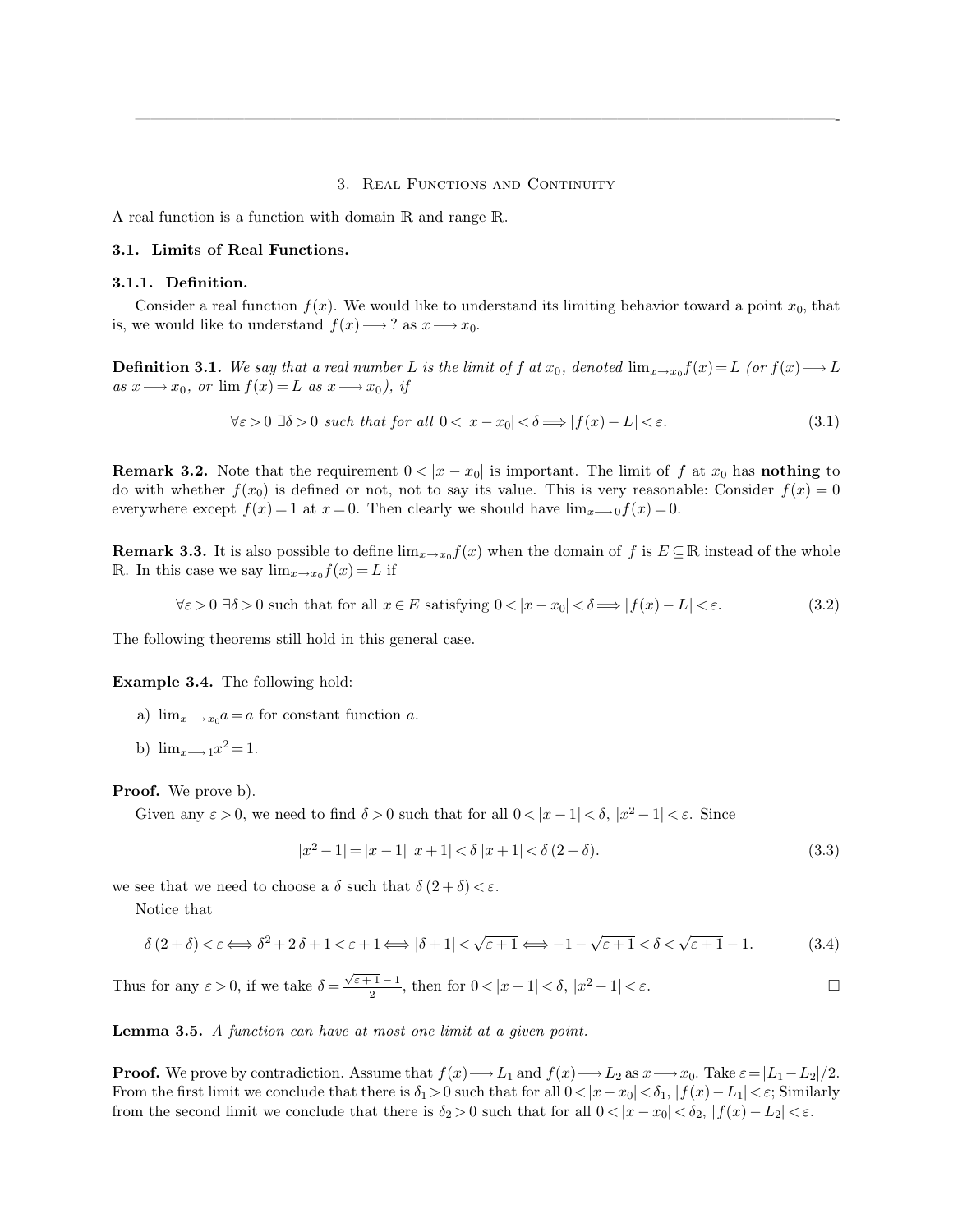Now take  $\delta = \min \{\delta_1, \delta_2\}$ . For every x such that  $|x - x_0| < \delta$ , we have at the same time  $|f(x) - L_1| < \varepsilon$ and  $|f(x) - L_2| < \varepsilon$ . This leads to

<span id="page-1-0"></span>
$$
|L_1 - L_2| = |(f(x) - L_1) - (f(x) - L_2)| \le |f(x) - L_1| + |f(x) - L_2| < 2\epsilon = |L_1 - L_2|.
$$
\n(3.5)

Contradiction.

**Theorem 3.6.**  $\lim_{x\to x_0} f(x) = L$  *if and only if for every sequence*  $x_n \longrightarrow x_0$  *with*  $x_n \neq x_0$  *for all*  $n \in \mathbb{N}$ *,*  $\lim_{n\longrightarrow\infty}f(x_n)=L$ .

**Proof.** We prove "if" ( $\Longleftarrow$ ) and then "only if" ( $\Longrightarrow$ ),

• "If". We need to show if for every sequence  $x_n \longrightarrow x_0$  with  $x_n \neq x_0$  for all  $n \in \mathbb{N}$ ,  $\lim_{n \to \infty} f(x_n) = L$ then  $\lim_{x\longrightarrow x_0}f(x) = L$ . We prove by contradiction.

Assume the contrary. That is assume  $f(x)$  does not have limit L as  $x \rightarrow x_0$ . Checking Definition [3.1](#page-0-0) we see that " $f(x)$  does not have limit L as  $x \rightarrow x_0$ " means

$$
\exists \varepsilon_0 \; \forall \delta \; \exists x \; \text{with} \; 0 < |x - x_0| < \delta, \qquad |f(x) - L| > \varepsilon_0. \tag{3.6}
$$

Take  $\delta = 1$ . We have  $x_1$  with  $0 < |x_1 - x_0| < 1$ , such that

$$
|f(x_1) - L| > \varepsilon_0; \tag{3.7}
$$

Next take  $\delta = 1/2$ . We have  $x_2$  with  $0 < |x_2 - x_0| < 1/2$ , such that

$$
|f(x_2) - L| > \varepsilon_0; \tag{3.8}
$$

Continue doing this, we obtain a sequence  $\{x_n\}$  satisfying  $0 < |x_n - x_0| < 1/n$ ,

$$
|f(x_n) - L| > \varepsilon_0. \tag{3.9}
$$

Clearly  $x_n \neq x_0$  for all  $n \in \mathbb{N}$  by construction. To reach contradiction, we prove

•  $x_n \longrightarrow x_0$ . For any  $\varepsilon > 0$ , choose natural number  $N > 1/\varepsilon$ . Then for every  $n > N$ , we have

$$
|x_n - x_0| < 1/N < \varepsilon. \tag{3.10}
$$

o  $f(x_n) \rightarrow L$ . Take  $\varepsilon = \varepsilon_0$ . Since by construction  $|f(x_n) - L| > \varepsilon_0$  for all  $n \in \mathbb{N}$ , there does not exists  $N \in \mathbb{N}$  such that  $n > N \Longrightarrow |f(x_n) - L| < \varepsilon$ .

Thus we have shown that there is a sequence  $x_n \longrightarrow x_0$  with  $x_n \neq x_0$  for all  $n \in \mathbb{N}$  but  $\lim_{n \to \infty} f(x_n) =$ L does not hold. Contradiction.

• "Only if". We need to show that if  $\lim_{x\to x_0} f(x) = L$  then for every sequence  $x_n \to x_0$  with  $x_n \neq x_0$ for all  $n \in \mathbb{N}$ ,  $\lim_{n \to \infty} f(x_n) = L$ . We prove directly this time.

Let  $\{x_n\}$  be a sequence satisfying  $x_n \longrightarrow x_0$  with  $x_n \neq x_0$  for all  $n \in \mathbb{N}$ . Given any  $\varepsilon > 0$ , since  $\lim_{x\to x_0} f(x) = L$  there is  $\delta > 0$  such that  $0 < |x - x_0| < \delta \Longrightarrow |f(x) - L| < \varepsilon$ .

Now for this  $\delta$ , we have  $N \in \mathbb{N}$  such that for all  $n > N$ ,  $|x_n - x_0| < \delta$  because  $x_n \longrightarrow x_0$ . Thus for all  $n > N, |f(x_n) - L| < \varepsilon$ .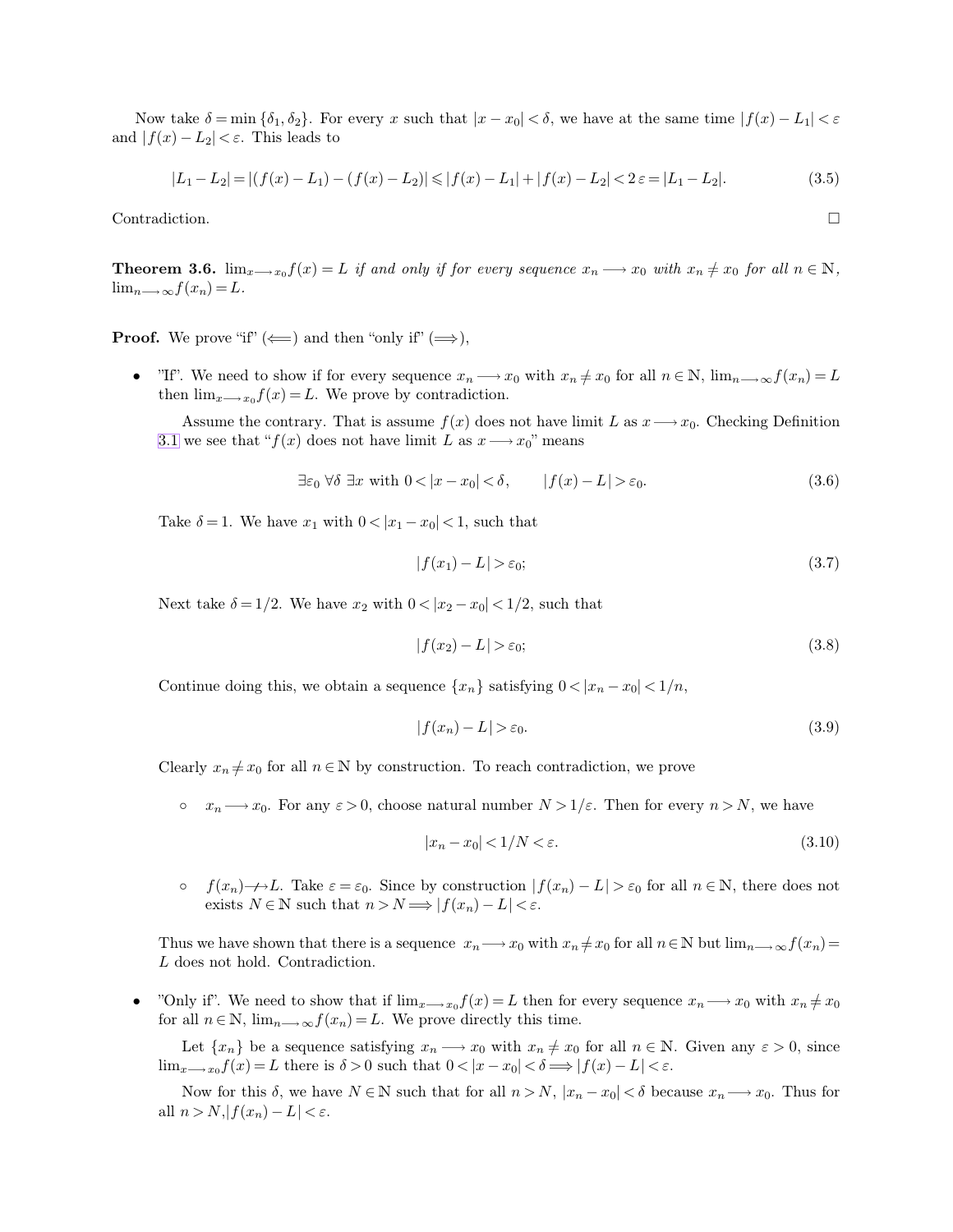<span id="page-2-0"></span>Putting the above together, we see that for any  $\varepsilon > 0$ , there is  $N \in \mathbb{N}$  such that for all  $n > N$ ,<br> $r_n$ ) –  $L \leq \varepsilon$  which means  $\lim_{n \to \infty} f(r_n) = L$  $|f(x_n) - L| < \varepsilon$  which means  $\lim_{n \to \infty} f(x_n) = L$ .

The assumptions in the above theorem can be weakened to

**Theorem 3.7.**  $\lim_{x\to x_0} f(x)$  *exists if and only if for every sequence*  $x_n \longrightarrow x_0$  *with*  $x_n \neq x_0$  *for all*  $n \in \mathbb{N}$ *,*  $\lim_{n\longrightarrow\infty}f(x_n)$  *exists.* 

**Proof.** Left as exercise. (Hint: If all such limits exist, then they must be the same number).

## **3.1.2. Properties.**

**Theorem 3.8.** *If*  $\lim_{x \to x_0} f(x) = L$ ,  $\lim_{x \to x_0} g(x) = M$ , then

$$
\lim_{x \to x_0} (f \pm g)(x) = L \pm M, \qquad \lim_{x \to x_0} (fg)(x) = LM,
$$
\n(3.11)

and, if furthermore  $M \neq 0$ ,

$$
\lim_{x \to x_0} \left( \frac{f}{g} \right) (x) = \frac{L}{M}.
$$
\n(3.12)

**Proof.** Thanks to Theorem [3.6,](#page-1-0) these claims directly follow from corresponding claims for sequences.  $\square$ 

One can clearly obtain Squeeze and Comparison theorems:

**Theorem 3.9. (Squeeze)** If  $h(x) \leq f(x) \leq g(x)$ ,  $\lim_{x \to x_0} h(x) = \lim_{x \to x_0} g(x) = L$ , then  $\lim_{x \to x_0} f(x) = L$ .

**Example 3.10.** Prove that  $\lim_{x\to 0}x \sin (1/x)=0$ .

**Proof.** We take  $h(x) = -|x|$ ,  $g(x) = |x|$ ,  $f(x) = x \sin(1/x)$ . Clearly  $h(x) \leq f(x) \leq g(x)$ . Thus all we need to show is  $h(x)$ ,  $g(x) \rightarrow 0$ . Further observe that  $h(x) = -g(x)$ , by Theorem [3.8](#page-2-0) and the fact that  $\lim_{x\longrightarrow 0} (-1) = -1$ , we have  $\lim_{x\longrightarrow 0}h(x) = -\lim_{x\longrightarrow 0}g(x)$ .

Therefore all we need to show is  $\lim_{x\to 0} |x| = 0$ . For every  $\varepsilon > 0$ , take  $\delta = \varepsilon$ , we have for all  $|x - 0| < \delta$ ,

$$
||x| - 0| = |x| < \delta = \varepsilon.
$$
\n(3.13)

Thus ends the proof.  $\square$ 

**Theorem 3.11.** (Comparison) *If*  $h(x) \leq f(x) \leq g(x)$ , and  $\lim_{x\to x_0} h(x) = L_1$ ,  $\lim_{x\to x_0} f(x) = L_2$ ,  $\lim_{x \to x_0} g(x) = L_3$ , then  $L_1 \le L_2 \le L_3$ .

One can similarly define divergence to  $\pm\infty$ :

**Definition 3.12.** *We say*  $\lim_{x\to x_0} f(x) = +\infty$  *if* 

$$
\forall M \in \mathbb{R} \exists \delta > 0 \text{ such that for all } 0 < |x - x_0| < \delta, \qquad f(x) > M. \tag{3.14}
$$

 $\lim_{x\to x_0} f(x) = -\infty$  *is defined similarly.* 

**Example 3.13.** Prove that  $\ln(1/|x|) \rightarrow \infty$  as  $x \rightarrow 0$ .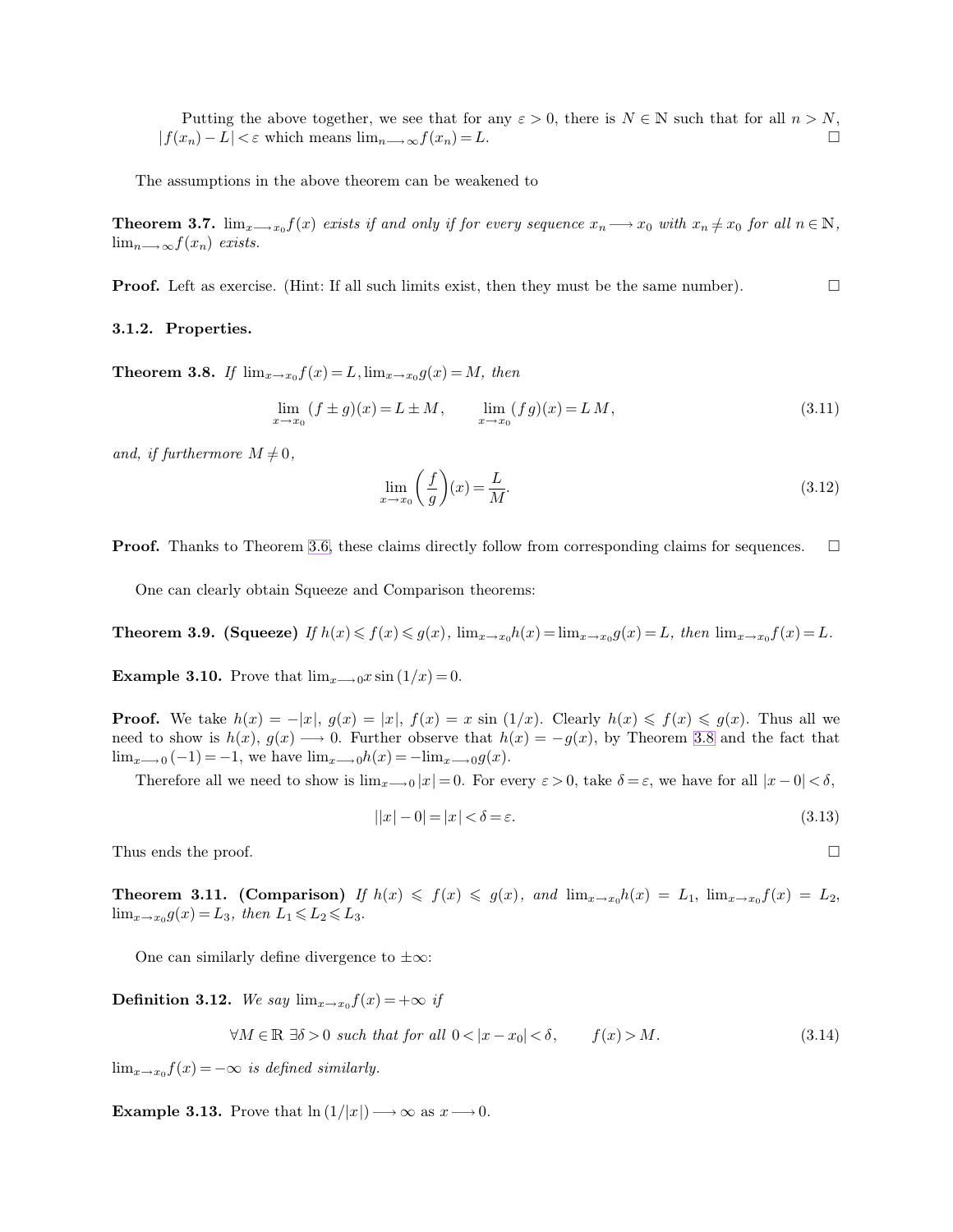**Proof.** For any  $M \in \mathbb{R}$ , we need to find  $\delta > 0$  such that when  $0 < |x| < \delta$ ,  $\ln(1/|x|) > M$ . It is clear that we can take  $\delta = e^{-M-1}$ . can take  $\delta = e^{-M-1}$ .

**Remark 3.14.** Theorems [3.6,](#page-1-0) [3.8](#page-2-0) as well as the Squeeze and Comparison theorems can all be generalized to the cases  $L = \pm \infty$ . The proofs are left as exercises.

#### **3.1.3. Limits at infinity.**

**Definition 3.15.** We say  $\lim_{x\to\infty} f(x) = L$  *if for every*  $\varepsilon > 0$  *there is some*  $M \in \mathbb{R}$  *such that*  $x > M \Longrightarrow$  $|f(x) - L| < \varepsilon$ . The limit  $\lim_{x \to -\infty} f(x) = L$  is defined similarly.

**Remark 3.16.** One can also define  $\lim_{x\to\infty}f(x)=\infty$  etc. So essentially, we can discuss  $\lim_{x\to x_0}f(x)=L$ for **extended real numbers**  $x_0$ ,  $L$  and obtain generalized versions of Theorems [3.6,](#page-1-0) [3.8](#page-2-0) as well as the Squeeze and Comparison theorems. The detailed definitions for these general situations are left as exercise.

**Example 3.17.** Find and prove the limit (only discuss  $x > 0$ )

$$
\lim_{x \to \infty} \left( \sqrt{x^2 + 2x} - x \right). \tag{3.15}
$$

**Solution.**

The function is quite complicated and the limit is not obvious. Thus we first try to simplify:

$$
\sqrt{x^2 + 2x} - x = \frac{(\sqrt{x^2 + 2x} - x)(\sqrt{x^2 + 2x} + x)}{(\sqrt{x^2 + 2x} + x)} = \frac{2x}{\sqrt{x^2 + 2x} + x} = \frac{2}{\sqrt{1 + \frac{2}{x}} + 1}.
$$
\n(3.16)

By Theorem [3.8](#page-2-0) we see that all we need to do is to find the limits of the numerator and denominator. Clearly

$$
\lim_{x \to \infty} 2 = 2. \tag{3.17}
$$

On the other hand we show  $\lim_{x\to\infty}\sqrt{1+2/x}=1$ . For any  $\varepsilon>0$ , take  $M=1/\varepsilon$ . Then for all  $x>M$ , we have  $2/x < 2 \varepsilon$  and consequently

$$
0 < \sqrt{1 + 2/x} - 1 < \sqrt{1 + 2\varepsilon} - 1 < \sqrt{(1 + \varepsilon)^2} - 1 = \varepsilon.
$$
 (3.18)

Therefore  $\left|\sqrt{1+2/x}-1\right| < \varepsilon$  for all  $x > M$ . We have proved  $\lim_{x\to\infty} \left(\sqrt{1+2/x}+1\right) = 2 \neq 0$ .

Now we can apply Theorem [3.8](#page-2-0) once more to conclude

$$
\lim_{x \to \infty} \left(\sqrt{x^2 + 2x} - x\right) = \lim_{x \to \infty} \frac{2}{\sqrt{1 + \frac{2}{x} + 1}} = 1.
$$
\n(3.19)

**Remark 3.18.** One can also use Comparison theorem as follows:

$$
1 = \frac{2x}{2x} < \frac{2x}{\sqrt{x^2 + 2x} + x} < \frac{2x}{2x + 1}
$$
\n(3.20)

and then prove  $\lim_{x\to\infty} \frac{2x}{2x+1}$ . Usually there are many ways to solve a problem in mathematical analysis. Be creative.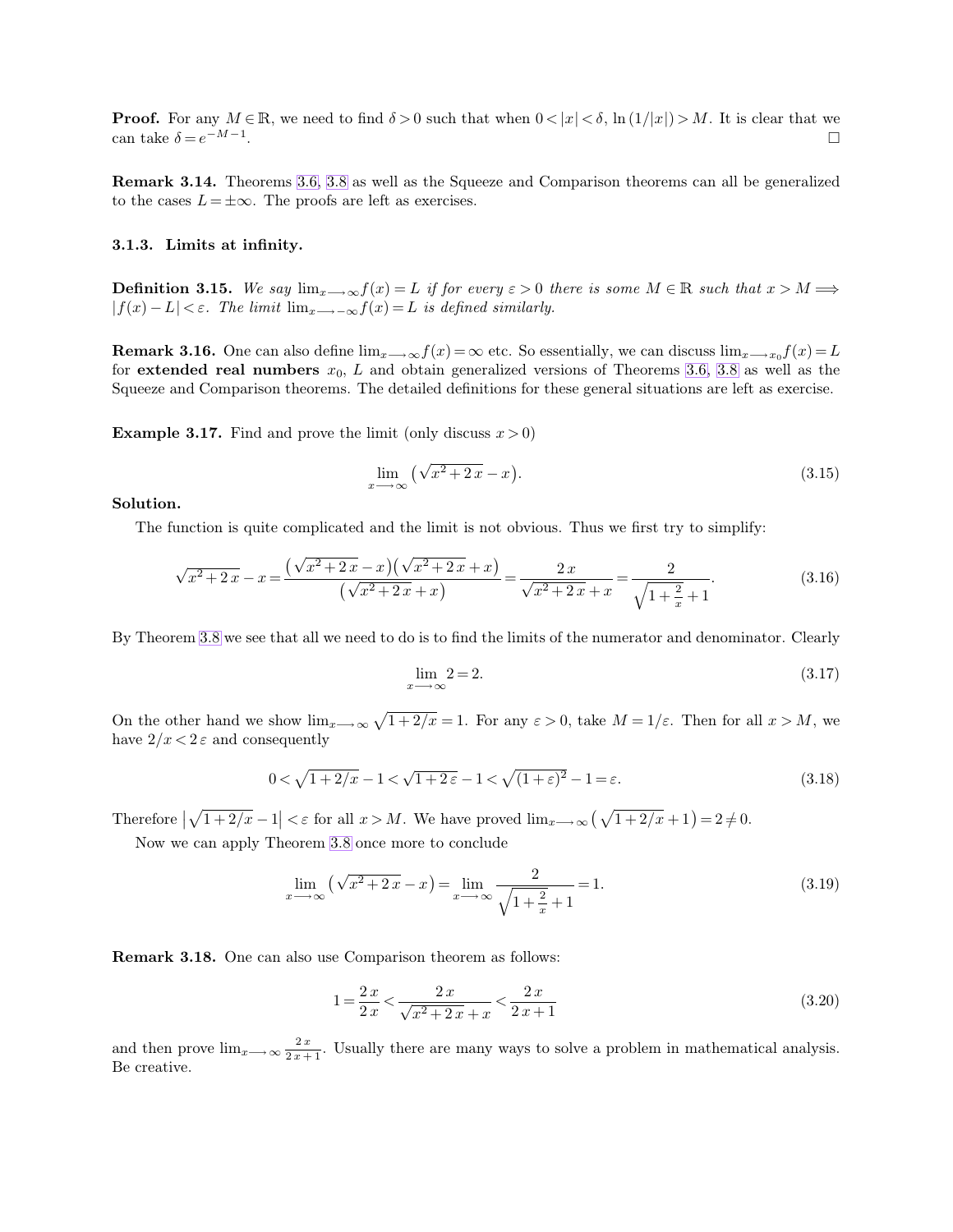### **3.2. Continuity.**

# **3.2.1. Definition.**

**Definition 3.19. (Continuity)** *A function*  $f(x): \mathbb{R} \to \mathbb{R}$  *is continuous at*  $x_0$  *if* 

- *1.*  $\lim_{x\longrightarrow x_0} f(x)$  *exists;*
- 2.  $f(x_0) = \lim_{x \to x_0} f(x)$ .

*Or equivalently, if*

$$
\forall \varepsilon > 0 \; \exists \delta > 0 \; such \; that \; for \; all \; |x - x_0| < \delta, \qquad |f(x) - f(x_0)| < \varepsilon. \tag{3.21}
$$

*If*  $f(x)$  *is continuous at every*  $x \in E \subseteq \mathbb{R}$ *, we say*  $f(x)$  *is continuous on* E. In particular, we simply say  $f(x)$ *is continuous when*  $E = \mathbb{R}$ .

**Remark 3.20.** Note that compared with Definition [3.1](#page-0-0) (limit of function), we do not require  $0 < |x - x_0|$ anymore.

**Remark 3.21.** Continuity can be similarly defined if the domain of f is only a subset of R.

**Example 3.22.** Let  $f_1(x) = \begin{cases} e^{-1/x^2} & x \neq 0 \\ 0 & x \end{cases}$  $\begin{array}{lll} e & x \neq 0 \\ 0 & x = 0 \end{array}$ . Prove that it is continuous at  $x = 0$ .

**Proof.** Take any  $\varepsilon > 0$  we need to find  $\delta > 0$  such that for every  $|x - 0| < \delta$ ,  $|f_1(x) - 0| < \varepsilon$ . We take  $\delta = \left(\frac{1}{\log(1)}\right)$  $\frac{1}{\log(1/\varepsilon)}$  1/2. To show that this  $\delta$  works, we need to discuss two cases (be careful here!!):

- $x = 0$ . In this case  $|0 0| < \varepsilon$ ;
- $x \neq 0$ . In this case  $|f_1(x) 0| = e^{-1/x^2} < e^{-1/\delta^2}$  $=\varepsilon$ .

**Example 3.23.** Let  $f_2(x) = \begin{cases} e^{-\frac{1}{1-x^2}} & |x| < 1 \end{cases}$ 0  $|x| \geqslant 1$ . Prove that it is continuous at  $x = 1$ .

**Proof.** Take any  $\varepsilon > 0$  we need to find  $\delta > 0$  such that for every  $|x - 1| < \delta$ ,  $|f_2(x) - 0| < \varepsilon$ . Take  $\delta = \ln(1/\varepsilon)$ , then for every  $|x-1| < \delta$  there are two cases:

- $x \ge 1$ . In this case  $|f_2(x) f_2(1)| = 0 < \varepsilon$ .
- $x < 1$ . In this case

<span id="page-4-0"></span>
$$
|f_2(x) - f_2(1)| = e^{-\frac{1}{(1-x)(1+x)}} < e^{-\frac{1}{\delta}} = \varepsilon.
$$
 (3.22)

Thus ends the proof.  $\Box$ 

**Remark 3.24.** When showing continuity by definition, the key is to find a formula for  $\delta$ . Usually this formula cannot be revealed until enough simplification has been done to  $f(x) - f(x_0)$ . Therefore it is a good idea to first write done:

For any given  $\varepsilon > 0$ , we take  $\delta =$  (leave blank for now), then for every  $|x - x_0| < \delta$ , we have  $|f(x) - f(x_0)| =$ ....(simplifications).

and then fill in the black for  $\delta$  when enough simplification is done.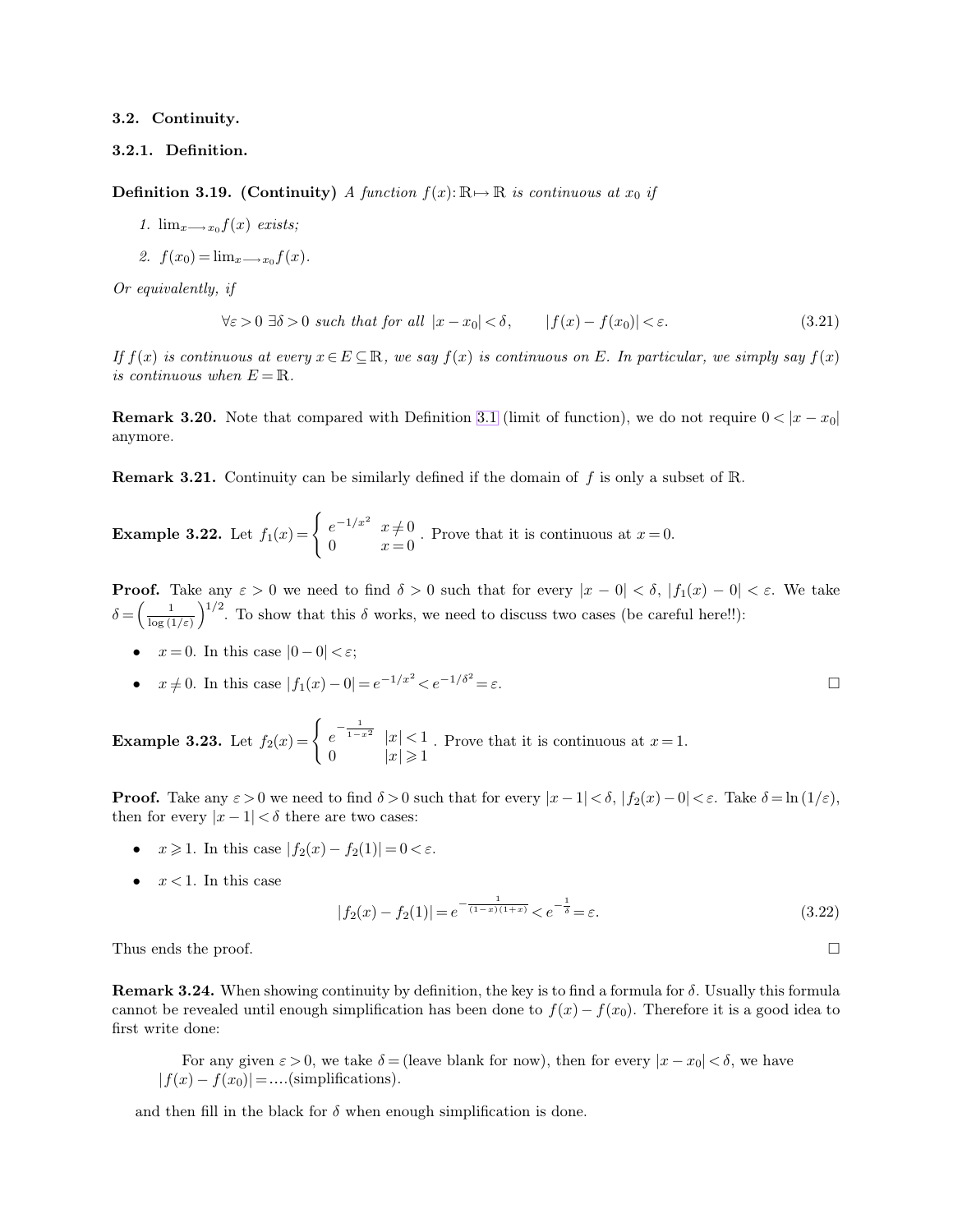<span id="page-5-0"></span>**Remark 3.25.** It is important to understand that saying  $f(x)$  is continuous at  $x_0$  has two layers of meanings, first,  $\lim_{x\to x_0} f(x)$  exists, second, this limit is exactly  $f(x_0)$ . Correspondingly,  $f(x)$  is **not** continuous at  $x_0^{3.1}$ if either

- $\lim_{x\to x_0} f(x)$  does not exist, or
- $\lim_{x\to x_0} f(x)$  exists but does not equal  $f(x_0)$ .

**Example 3.26.** Construct examples of functions that are not continuous.

- We start from the simplest one:  $f(x) = \begin{cases} \sin x & x \neq 0 \\ 2 & x = 0 \end{cases}$  is not continuous at 0.
- $f(x) = \begin{cases} \sin(1/x) & x \neq 0 \\ 0 & x = 0 \end{cases}$  is not continuous at  $x = 0$ .
- The Dirichlet function  $f(x) = \begin{cases} 1 & x \in \mathbb{Q} \\ 0 & x \in \mathbb{R} \end{cases}$  $0 \quad x \in \mathbb{R} \setminus \mathbb{Q}$  is not continuous anywhere.

**Theorem 3.27.** f *is continuous at*  $x_0$  *if and only if for every sequence*  $x_n \longrightarrow x_0$ ,  $f(x_n) \longrightarrow f(x_0)$ *.* 

**Proof.** It follows immediately from Definition [3.19](#page-4-0) and Theorem [3.6.](#page-1-0)

## **3.2.2. Properties.**

**Theorem 3.28.** Let f, g be functions continuous at  $x_0$ . Then  $f \pm g$ , f g are continuous at  $x_0$ . Furthermore  $if g(x_0) \neq 0$ ,  $f/g$  *is also continuous at*  $x_0$ *.* 

**Proof.** Left as exercise. □

### **Example 3.29. (Continuity of everyday functions)** The following functions are continuous everywhere.

- a) Polynomials  $P(x) = a_n x^n + \dots + a_1 x + a_0$ .
- b) The exponential function  $e^x$ .
- c) The functions  $\sin x$ ,  $\cos x$ .

**Proof.** The proofs of b), c) involve something beyond 314. So we only prove a) here. Thanks to Theorem [3.28,](#page-5-0) all we need to show is that the monomial  $x^k$  is continuous everywhere.

First consider the case  $x_0 = 0$ . In this case for every  $\varepsilon > 0$ , take  $\delta = \varepsilon^{1/k}$ . Then for all  $|x - 0| < \delta$  we have  $|x^k - 0^k| < \delta^k = \varepsilon.$ 

Next consider the case  $x_0 > 0$ . In this case for every  $\varepsilon > 0$ , take  $\delta = \min(x_0, \varepsilon/(k 2^{k-1} x_0^{k-1}))$ , then for all  $|x-x_0| < \delta$ , we have  $|x| < 2x_0$  and  $|x^k - x_0^k| = |(x-x_0)(x^{k-1} + x^{k-2}x_0 + \dots + x_0^{k-1})| = k 2^{k-1} x_0^{k-1} \delta = \varepsilon$ . The case  $x_0 < 0$  is similar and left as exercise.

**Example 3.30. (Rational functions)** A rational function is the ratio of two polynomials:  $f(x) = \frac{p(x)}{q(x)}$ where p, q are polynomials. Since p, q are continuous at every  $x \in \mathbb{R}$ ,  $f(x) = \frac{p(x)}{q(x)}$  is continuous at all  $x \in \mathbb{R}$ such that  $q(x) \neq 0$ .

- If  $q(x_0)=0$ , then there are two cases.
- 1. If after cancelling all common factors,  $f(x) = \frac{p_1(x)}{q_1(x)}$  with  $q_1(x_0) \neq 0$ , then  $f(x)$  is continuous at  $x_0$ .
- 2. If after cancellation we still have  $q_1(x)=0$ , then the limit does not exist.

For example, consider

$$
f(x) = \frac{x^2 - 3x + 2}{x^2 - 4}.
$$
\n(3.23)

<span id="page-5-1"></span>

[<sup>3.1.</sup>](#page-5-1) Keep in mind that the best way to understand a definition in mathematical analysis is to construct examples of those that do not satisfy the definition. Once you can construct one example for every single way of possible violation of the requirements of the definition, you can say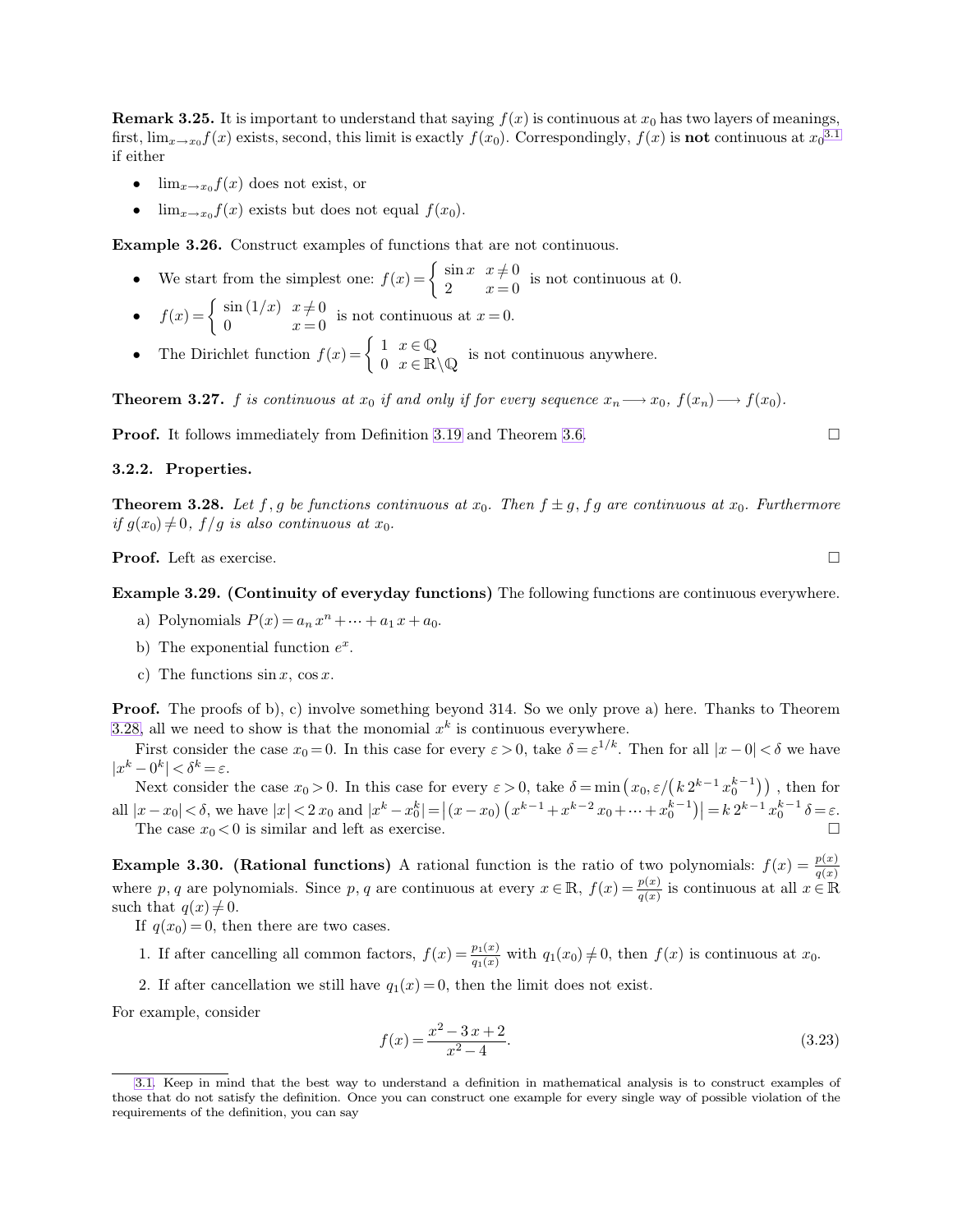Factorize:

$$
x^{2}-3x+2=(x-1)(x-2); \t x^{2}-4=(x+2)(x-2), \t (3.24)
$$

so

$$
f(x) = \frac{x-1}{x+2}.\tag{3.25}
$$

By Theorem [3.28,](#page-5-0)  $f(x)$  is continuous at every  $x \in \mathbb{R}$ , with  $x \neq -2$ . At  $x = -2$ , the limit doesn't exist since  $x - 1 \neq 0.$ 

**Example 3.31.** Ratios involving functions other than polynomials are subtle to deal with. For example, although no cancellation can be made for  $f(x) = \frac{\sin x}{x}$ , it is indeed continuous everywhere, even at  $x = 0$ .

A very useful property of continuity is regarding composite functions.

**Definition 3.32.** Let  $f: A \rightarrow B$ ,  $g: B \rightarrow \mathbb{R}$  where A, B are subsets of  $\mathbb{R}$ . Then the composition function  $g \circ f$ *is defined as*

$$
(g \circ f)(x) = g(f(x)).\tag{3.26}
$$

**Example 3.33.** The function  $e^{-1/x^2}$  is a composite function:  $e^{-1/x^2} = g \circ f$  with  $f(x)$ :  $\{x \in \mathbb{R} : x \neq 0\} \mapsto \mathbb{R}$ defined as  $f(x) = -1/x^2$ , and  $g(x) = e^x$ .

Obviously there are more than one way to write a function into composite functions. For example we also have  $e^{-1/x^2} = g_1 \circ f_1$  with  $f_1 = 1/x^2$  and  $g_1 = e^{-x}$ . We can even write it into composition of more than two functions:  $e^{-1/x^2} = h_1 \circ h_2 \circ h_3 \circ h_4$  with

$$
h_1(x) = e^x, \quad h_2(x) = -x, \quad h_3(x) = x^2, \quad h_4(x) = 1/x.
$$
\n(3.27)

It is important to understand that in general  $f \circ g \neq g \circ f$ . For example  $g = e^x$  and  $f = x^2$ .

**Theorem 3.34.** (Continuity of composite functions) Let  $f: A \mapsto B$ ,  $g: B \mapsto \mathbb{R}$  If f is continuous at  $x_0$ and g is continuous at  $f(x_0)$ , then  $g \circ f$  is continuous at  $x_0$ .

**Proof.** Given any  $\varepsilon > 0$ , there is  $\delta_1 > 0$  such that for all  $|y - f(x_0)| < \delta_1$ ,  $|g(y) - g(f(x_0))| < \varepsilon$ ; On the other hand, the continuity of f gives: there is  $\delta > 0$  such that for all  $|x - x_0| < \delta$ ,  $|f(x) - f(x_0)| < \delta_1$ . Combine these, we see that  $|g(f(x)) - g(f(x_0))| < \varepsilon$ . these, we see that  $|g(f(x)) - g(f(x_0))| < \varepsilon$ .

**Example 3.35.** Show that the following functions are continuous on R.

.

a) 
$$
f_1(x) = \begin{cases} e^{-1/x^2} & x \neq 0 \\ 0 & x = 0 \end{cases}
$$
.  
b)  $f_2(x) = \begin{cases} e^{-\frac{1}{1-x^2}} & |x| < 1 \\ 0 & |x| > 1 \end{cases}$ 

**Proof.** We only prove a). The proof for b) is similar.

Note that  $f_1(x) = f \circ g$  with  $f = e^x$ ,  $g = -1/x^2$ . We know that f is continuous everywhere, and g is continuous everywhere except at  $x = 0$ . Therefore  $f_1(x)$  is continuous at every  $x \neq 0$ . Since we have already shown in a previous example that  $f_1(x)$  is continuous at 0 too, we conclude that  $f_1(x)$  is continuous everywhere.  $\Box$ 

**Remark 3.36.** We will see in future lectures that  $f_1, f_2$  in fact are infinitely differentiable on  $\mathbb{R}$ , which may be counter-intuitive.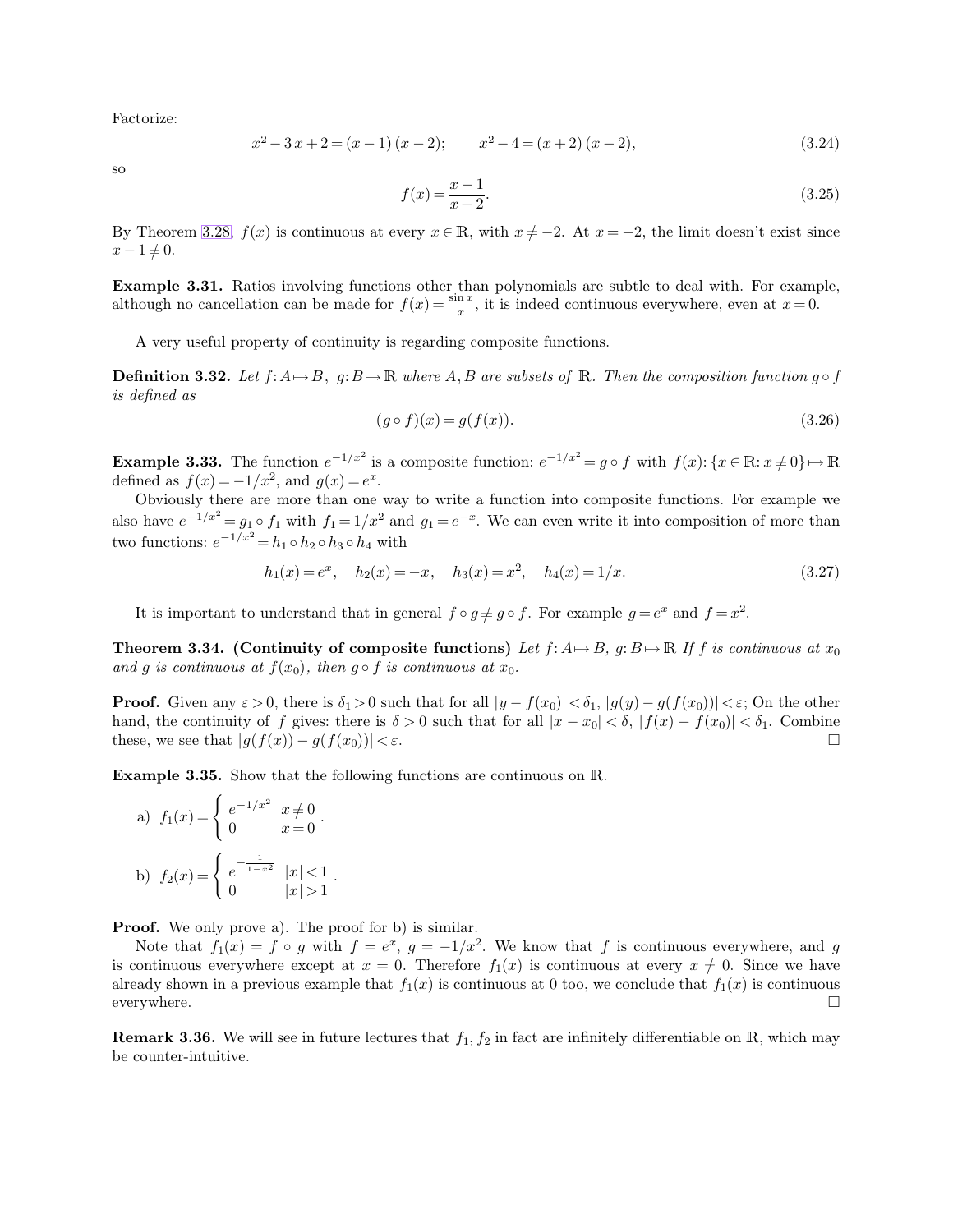## <span id="page-7-0"></span>**3.3. Further Discussions about Limit and Continuity.**

## **3.3.1. Continuous functions fit intuition.**

Intuitively, a function  $f: \mathbb{R} \to \mathbb{R}$  is simply a curve running from far far left to far far right. One naturally expect it to have the following properties:

- Intermediate value. If  $f(x_1) = a$  and  $f(x_2) = b$ , then f takes all intermediate values between a, b;
- Maximum and minimum. Between any  $a, b \in \mathbb{R}$ , that is over any finite interval, f reaches its maximum and minimum.

**Remark 3.37.** It is obvious that one should not expect  $f$  to reach maximum or minimum if the interval's size is infinite since the function may be unbounded.

**Example 3.38. (Not continuous is bad)** One can easily construct examples of discontinuous functions that do not have the above good properties. For example, the function  $f(x) = \begin{cases} 1 & x > 0 \\ 0 & x < 0 \end{cases}$  $\begin{array}{cc} 1 & x < 0 \\ 0 & x \leq 0 \end{array}$  does not satisfy the intermediate value property; The function  $f(x) = \begin{cases} e^{-\frac{1}{1-x^2}} & |x| < 1 \end{cases}$ 1  $|x| > 1$ does not reach its minimum.

In the following we will show that when  $f$  is continuous, our intuition can be justified, although some minor assumptions need to be added.

**Theorem 3.39. (Intermediate value)** Let  $f(x)$  be continuous on the closed interval  $[a, b]$ . Then for every  $s \in [f(a), f(b)]$  *(or*  $[f(b), f(a)]$  *if*  $f(b) \leq f(a)$ *), there is*  $\xi \in [a, b]$  *such that*  $f(\xi) = s$ *.* 

**Proof.** Assume  $f(a) \leq f(b)$ . Let  $x_1 = a$ ,  $y_1 = b$ . We have  $f(x_1) \leq s \leq f(y_1)$ . Define  $x_n, y_n$  as follows: Suppose  $x_k, y_k$  are known. Then set

•  $x_{k+1} = \frac{x_k + y_k}{2}$  $\frac{y_k}{2}, y_{k+1} = y_k$  if  $f\left(\frac{x_k + y_k}{2}\right) \leq s;$ •  $y_{k+1} = \frac{x_k + y_k}{2}$  $\frac{y_k}{2}, x_{k+1} = x_k$  if  $f\left(\frac{x_k + y_k}{2}\right) > s.$ 

This way we obtain two sequences  $\{x_n\}, \{y_n\}$  satisfying  $x_{n+1} \geq x_n$ ,  $y_{n+1} \leq y_n$  and furthermore

$$
f(x_n) \le s
$$
,  $f(y_n) \ge s$ ,  $|x_n - y_n| \le \frac{|x_{n-1} - y_{n-1}|}{2}$ . (3.28)

This means  $x_n - y_n \longrightarrow 0$ .

Now as  $\{x_n\}$  is increasing and bounded above,  $\lim_{n\to\infty}x_n$  exists; On the other hand, since  $\{y_n\}$  is decreasing and bounded below,  $\lim_{n\to\infty}y_n$  exists. Because  $x_n - y_n \longrightarrow 0$  the two limits are equal. Call it  $\xi$ .

Because f is continuous on [a, b], together with comparison theorem we have  $\lim_{n\to\infty} f(x_n) = f(\xi) \leq s$ ;<br>iilarly we have  $\lim_{n\to\infty} f(y_n) = f(\xi) \geq s$ . Combining  $f(\xi) \geq s$  and  $f(\xi) \leq s$  we conclude  $f(\xi) = s$ . Similarly we have  $\lim_{n\to\infty}f(y_n)=f(\xi)\geqslant s$ . Combining  $f(\xi)\geqslant s$  and  $f(\xi)\leqslant s$  we conclude  $f(\xi)=s$ .

### **Remark 3.40.** A few remarks.

- There may be more than one  $\xi$  satisfying  $f(\xi) = s$ . For example consider  $f(x) = \sin x$ .
- It is not enough to assume  $f(x)$  to be continuous over the open interval  $(a, b)$ . For example, take the Heaviside function  $f(x) = \begin{cases} 1 & x > 0 \\ 0 & x \leq 0 \end{cases}$  $\begin{cases} 1 & x > 0 \\ 0 & x \le 0 \end{cases}$ .  $f(x)$  is continuous over  $(0, 1)$  but it does not take any intermediate value between  $f(0)=0$  and  $f(1)=1$ .

**Example 3.41.** One application of the intermediate value theorem is to find zeroes of functions. For example, one can prove:

**Theorem.** Any odd-degree polynomial has at least one real root.

**Proof.** Denote the polynomial as

$$
P(x) = a_{2k-1}x^{2k-1} + a_{2k-2}x^{2k-2} + \dots + a_1x + a_0, \qquad a_{2k-1} \neq 0
$$
\n
$$
(3.29)
$$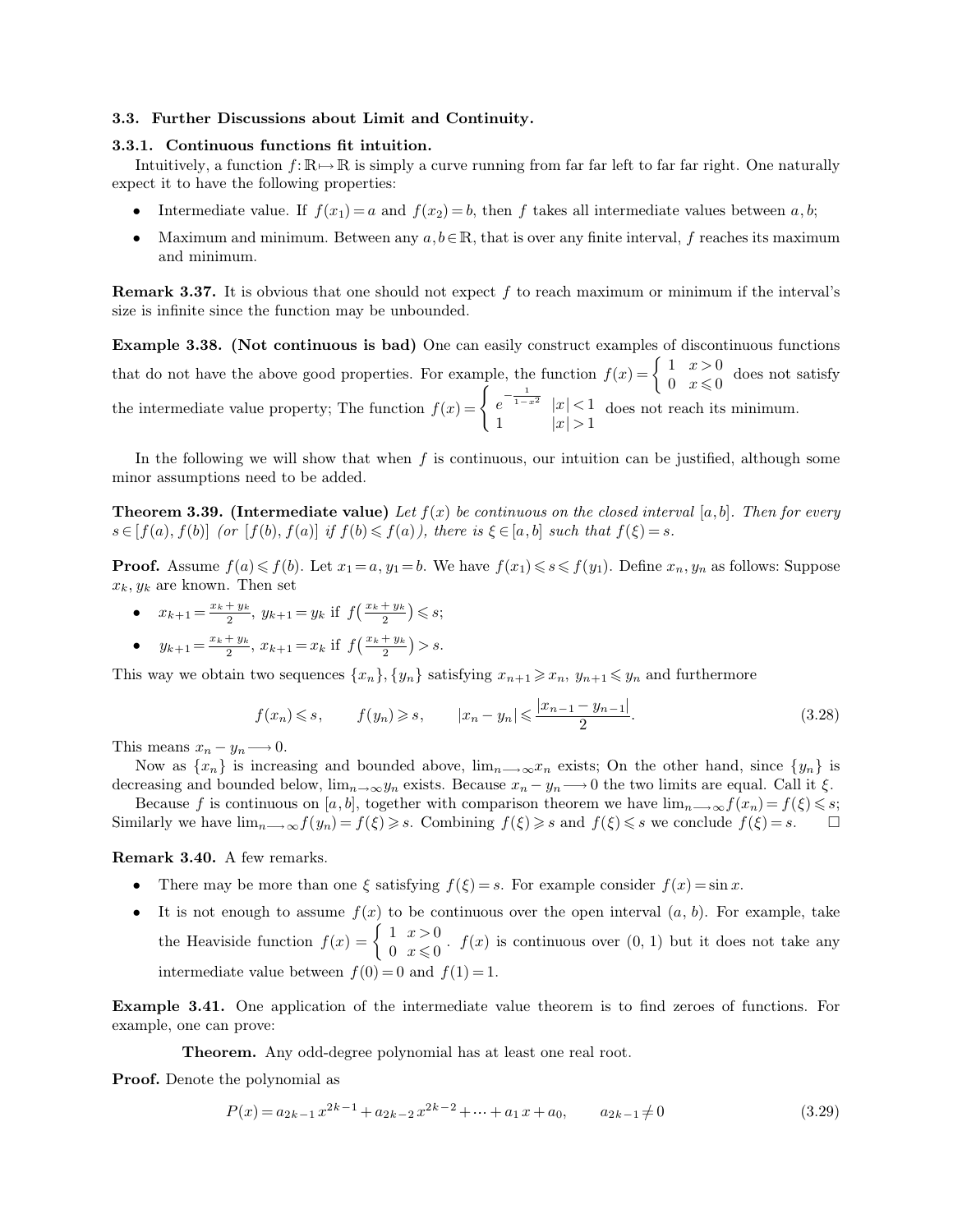By the Intermediate Value Theorem [3.39](#page-7-0) all we need to do is to find  $a, b \in \mathbb{R}$  such that  $f(a) < 0, f(b) > 0$ . Write

<span id="page-8-0"></span>
$$
P(x) = a_{2k-1}x^{2k-1} \left[ 1 + \frac{a_{2k-2}}{a_{2k-1}} \frac{1}{x} + \frac{a_{2k-3}}{a_{2k-1}} \frac{1}{x^2} + \dots + \frac{a_1}{a_{2k-1}} \frac{1}{x^{2k-2}} + \frac{a_0}{a_{2k-1}} \frac{1}{x^{2k-1}} \right].
$$
 (3.30)

Then we can prove that 3.2

$$
1 + \frac{a_{2k-2}}{a_{2k-1}} \frac{1}{x} + \frac{a_{2k-3}}{a_{2k-1}} \frac{1}{x^2} + \dots + \frac{a_1}{a_{2k-1}} \frac{1}{x^{2k-2}} + \frac{a_0}{a_{2k-1}} \frac{1}{x^{2k-1}} \longrightarrow 1
$$
\n(3.31)

as  $x \rightarrow \infty$  or  $x \rightarrow -\infty$ . Therefore there is  $M > 0$  such that for all  $|x| > M$ , the sign of  $P(x)$  is the same as that of  $a_{2k-1}x^{2k-1}$ . Thus there are  $a, b \in \mathbb{R}$  such that  $f(a) < 0, f(b) > 0$ .

To show the maximum and minimum property, we first need the following boundedness result.

**Theorem 3.42.** (Boundedness) Let  $f(x)$  be continuous on [a, b] for a,  $b \in \mathbb{R}$ , then  $f(x)$  is bounded on [a, b]. That is there is  $M \in \mathbb{R}$  such that  $|f(x)| \leq M$  for all  $x \in [a, b]$ .

**Proof.** We prove by contradiction. Assume that

$$
\forall M \in \mathbb{R} \; \exists x \in [a, b], \qquad |f(x)| > M. \tag{3.32}
$$

Taking  $M = 1, 2, 3, ...$  we obtain a sequence  $\{x_n\}$  satisfying  $|f(x_n)| > n$ . Now apply Bolzano-Weierstrass to  ${x_n}$  we obtain a converging subsequence  $x_{n_k} \longrightarrow \xi$ . As f is continuous, we conclude  $f(x_{n_k})$  is a bounded sequence; But at the same time  $|f(x_{n_k})| > n_k$  implies  $f(x_{n_k})$  is an unbounded sequence. Contradiction.  $\Box$ 

**Theorem 3.43.** (Maximum and minimum) Let  $f(x)$  be continuous on [a, b] for a, b $\in \mathbb{R}$ . Then f reaches *both maximum and minimum, that is there are*  $x_{\text{max}}, x_{\text{min}} \in [a, b]$  *such that* 

$$
f(x_{\min}) \leqslant f(x) \leqslant f(x_{\max}) \qquad \forall x \in [a, b]. \tag{3.33}
$$

**Proof.** From the boundedness theorem [3.42](#page-8-0) we know that there is M such that  $|f(x)| \le M$  for all  $x \in [a, b]$ . Let  $s=\sup_{x\in[a,b]}f(x):=\sup\{f(x):x\in[a,b]\}.$  Then  $s\in\mathbb{R}$  and there is a sequence  $x_n$  such that  $f(x_n)\longrightarrow s$ . As  $x_n \in [a, b]$  the sequence is bounded so we can apply Bolzano-Weierstrass to obtain a converging subsequence  $x_{n_k} \longrightarrow x_{\text{max}} \in [a, b]$ . The continuity of f at  $\xi$  now gives

<span id="page-8-1"></span>
$$
f(x_{\max}) = \lim_{k \to \infty} f(x_{n_k}) = s.
$$
\n(3.34)

That is f attains maximum at  $x_{\text{max}}$ . The other half of the theorem can be proved similarly.

#### **3.3.2. Continuity of inverse functions.**

**Theorem 3.44.** *A continuous real function*  $f(x): A \mapsto B := f(A)$  *has an inverse if and only if*  $f(x)$  *is strictly increasing, that is*  $f(x_1) < f(x_2)$  *whenever*  $x_1 < x_2$ *, or strictly decreasing, that is*  $f(x_1) > f(x_2)$  *whenever*  $x_1 < x_2$ .

### **Proof.**

- "If". If  $f(x)$  is strictly increasing, then f is one-to-one. As  $B = f(A)$  f is also onto. So there is an inverse. Similar for strictly decreasing.
- "only if". We try to show that if  $f$  is one-to-one then it has to be either strictly increasing or strictly decreasing. Take any  $x_1 < x_2$ . There are two cases:
	- $f(x_1) < f(x_2)$ . We show that f must be strictly increasing.
		- 1. First show for all  $x > x_2$ , we have  $f(x) > f(x_2)$ . Assume the contrary. Then either there is  $x > x_2$  such that  $f(x) = f(x_2)$ , which already leads to contradiction to the fact that f is one-to-one, or there is  $x > x_2$  such that  $f(x) < f(x_2)$ . Now compare  $f(x)$  and  $f(x_1)$ . If  $f(x) \leq f(x_1)$ , then by intermediate value theorem there is  $\xi \in [x_2, x]$  (thus  $\xi \neq x_1$ ) with  $f(\xi) = f(x_1)$ , contradiction. If  $f(x) > f(x_1)$ , then again by intermediate value theorem there is  $\xi \in [x_1, x_2]$  such that  $f(\xi) = f(x)$ . Contradiction.

[<sup>3.2.</sup>](#page-8-1) If it's in an exam, you have to prove it in detail.